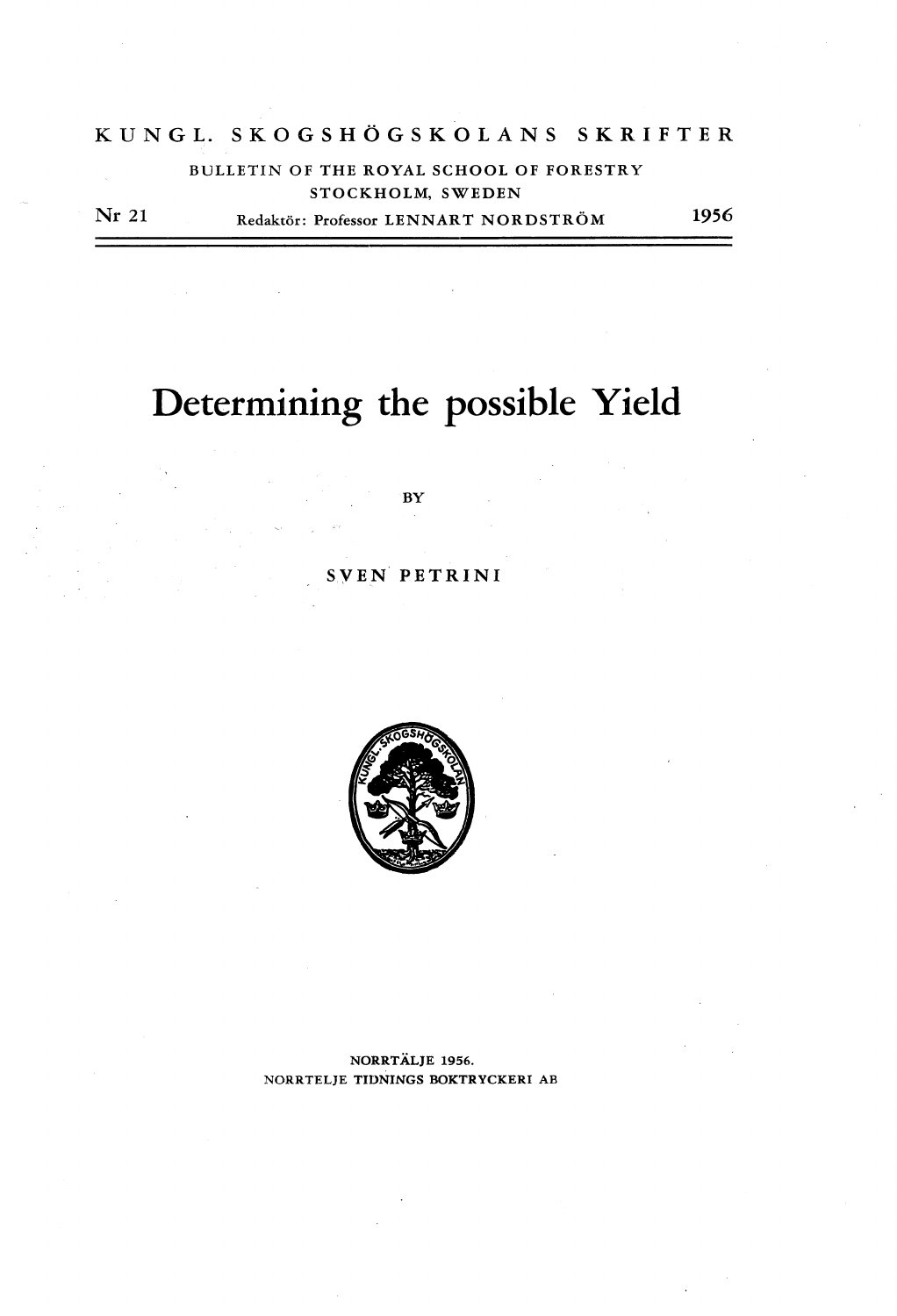$\label{eq:2.1} \frac{1}{\sqrt{2\pi}}\int_{0}^{\infty}\frac{dx}{\sqrt{2\pi}}\,dx\leq \frac{1}{\sqrt{2\pi}}\int_{0}^{\infty}\frac{dx}{\sqrt{2\pi}}\,dx$ 



 $\label{eq:2} \frac{1}{\sqrt{2}}\left(\frac{1}{\sqrt{2}}\right)^{2} \left(\frac{1}{\sqrt{2}}\right)^{2} \left(\frac{1}{\sqrt{2}}\right)^{2} \left(\frac{1}{\sqrt{2}}\right)^{2} \left(\frac{1}{\sqrt{2}}\right)^{2} \left(\frac{1}{\sqrt{2}}\right)^{2} \left(\frac{1}{\sqrt{2}}\right)^{2} \left(\frac{1}{\sqrt{2}}\right)^{2} \left(\frac{1}{\sqrt{2}}\right)^{2} \left(\frac{1}{\sqrt{2}}\right)^{2} \left(\frac{1}{\sqrt{2}}\right)^{2} \left(\frac{$ 

 $\mathcal{L}^{\text{max}}_{\text{max}}$  and  $\mathcal{L}^{\text{max}}_{\text{max}}$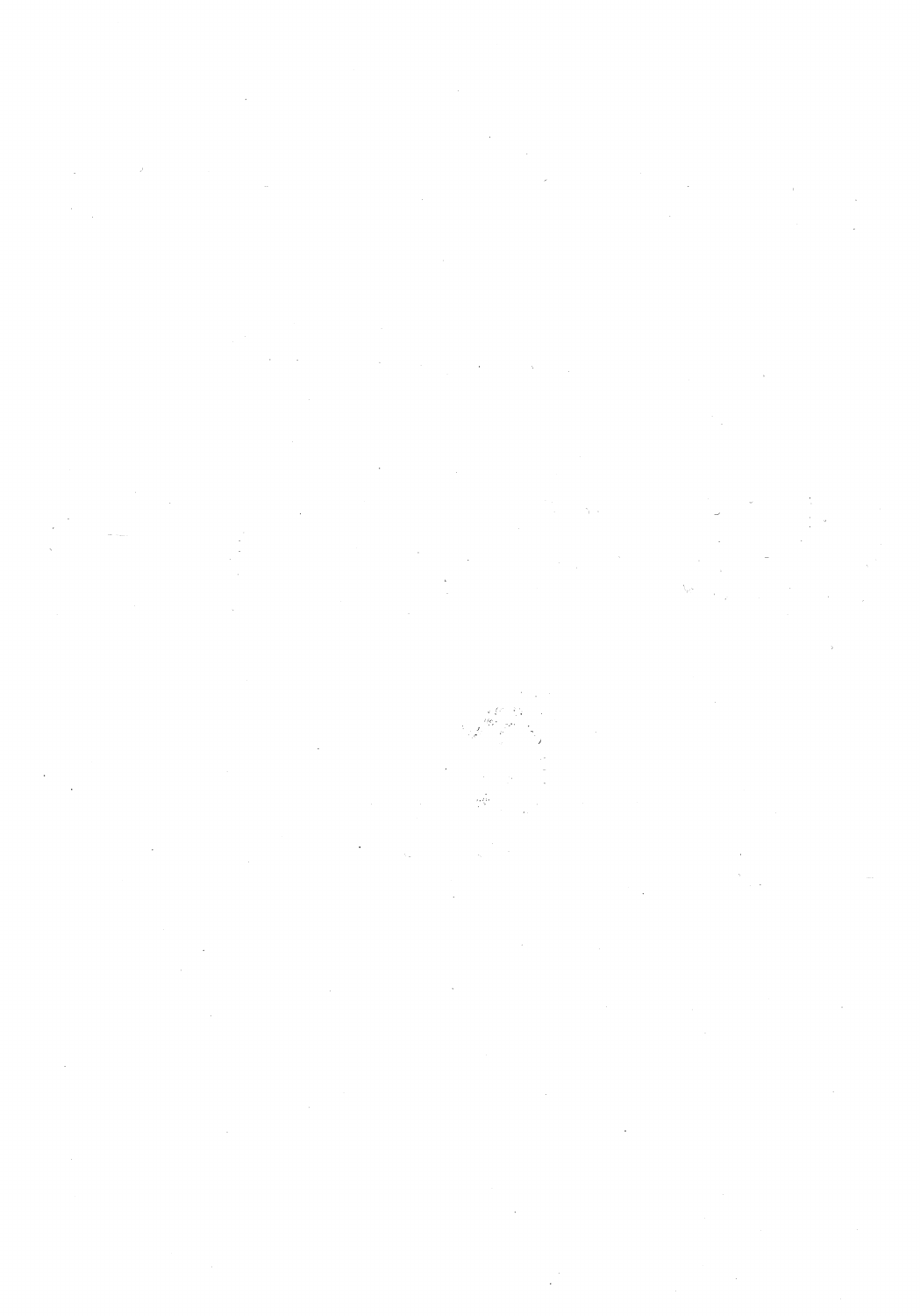# *Determining the possible Yield*

#### By

#### *Sven Petrini*

In the working plan for a large area you wish to calculate the annual cut *m* during the next period of t years. You know the wood capital to be *k* m3 with the aid of an assessment, and also the actual percentage of increment, *p* %. lt will now be easy to calculate *m* if only you can fix the final capital K at the end of the period of t years. In the case of *thinning* you can get the desirable amount of K from a yield table. The *final felling* means that  $K = 0$ . Other cases may occur when the capital is diminished by successive cuttings during a long period and when you are, e. g., leaving only seed trees standing throughout this period. We do not propose to discuss here how to handle all these different programmes in detail. As soon as the programme has been decided upon you should know the values of K, k, t and p in order to be able to work out *m* and our present purpose is only to show how this should be done.

First, there is the question of  $p$ . Either simple or compound interest has to be used. and the formulae will differ accordingly. Generally speaking, the simple interest method may be applied to old mature stands which grow slowly but the compound interest method is suitable for young stands where thinnings are carried out<sup>1</sup>).

### *l. Gompound Interest*

If no felling is done during the period of t years we get  $K = k 1$ .opt. But now fellings are carried out  $t$  times, on each occasion  $m$  m<sup>3</sup> being removed. Hence it follows that the term  $t \times m$  must be subtracted. Moreover, we lose the increment of every capital *m* as soon as it has been cut. Therefore we must also subtract the sum of these losses. If we put Z for the sum of lost increment we arrive at the following formula for the capital at the end of  $t$  years.

K = *k* l.op *t* - *tm* - Z . . . . . . . . . . . . . . . . . . . . . . (I)

An expression for Z is obtained as follows:

On the felling at the end of  $t$  years we lose no increment

|  |  |  | $\rightarrow$ $\rightarrow$ $\rightarrow$ $\rightarrow$ $\rightarrow$ $\rightarrow$ $t-2$ $\rightarrow$ $\rightarrow$ $\rightarrow$ |  | $m \ 1.0 p^2 - m$                |
|--|--|--|-------------------------------------------------------------------------------------------------------------------------------------|--|----------------------------------|
|  |  |  |                                                                                                                                     |  | $m \text{ l} \cdot op^{t-1} - m$ |

1) See Bulletin No. 14 of the Royal School of Forestry, Stockholm 1953; Sven Petrini: Intérêt simple ou intérêts composés dans le calcul de la croissance.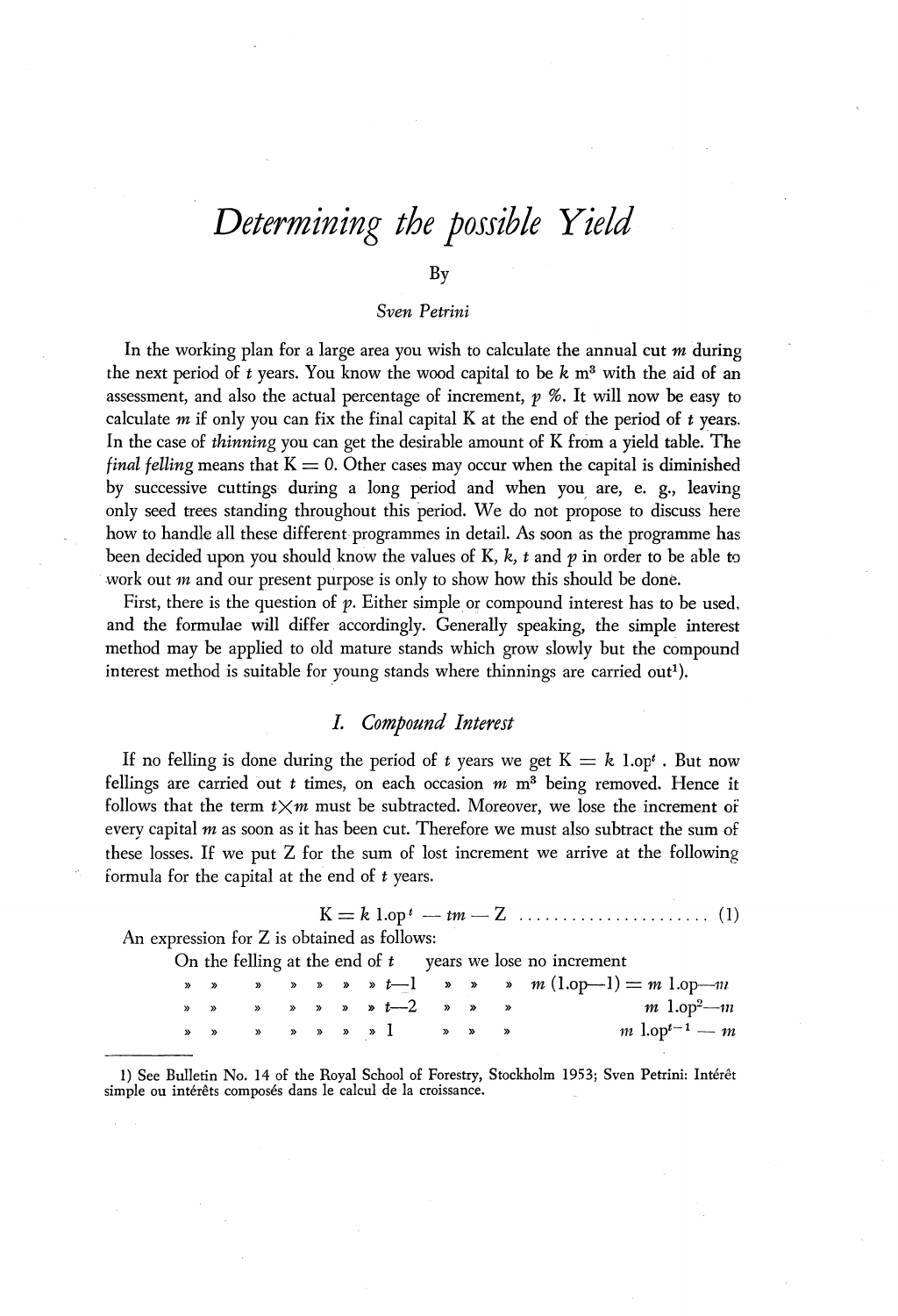4 SVEN PETRJNI

The sum of the lost increment is  $Z = m \frac{1 \cdot op^t - 1 \cdot op}{0 \cdot op} - (t-1) m$ lnstead of Z in formula l we insert the last expression, so that  $K = k \cdot 1 \cdot op^t$  *- tm -- m.*  $\frac{1 \cdot op^t - 1 \cdot op}{0 \cdot op}$  + m  $(t-1) = k \cdot 1 \cdot op^t$  *-- m.*  $\frac{1 \cdot op^t - 1 \cdot op}{0 \cdot op}$ 

The formula for *m* will then be

*<sup>k</sup>*l.op <sup>1</sup> - <sup>K</sup>*m* = O.op *l.opt* \_ l· . . . . . . . . . . . . . . . . . . . . . . . . . . . . . . . . . . . . . . . . . . (2)

### *II. Simple interest*

A calculation with a rebate percentage  $p$  for  $t$  years, when cutting  $m$  each year, makes the end capita!

$$
K = k (1 + \frac{tb}{100}) - tm - Z \dots \dots \dots \dots \dots \quad (3)
$$

In formula 3 we presume that the capital  $k$  is increased by an equal annual amount, namely  $k \times 0.0p$ . This means that the annual percentage of increment is in reality continually diminishing during the period.

Z can be expressed in the form of a series according to the foregoing reasoning. W e have to subtract exactly as much from the increment involved in the term  $k(1 + \frac{l\phi}{100})$ 

as is lost by outting *m* m3 on the different occasions. To be able to build up the series we must know the initial capital of the cuttings, because the increment is reckoned to be  $p$  % of the capital at the beginning. Taking them in order, these initial capital values are:

The first annual cut at the end of year 1: 
$$
\frac{m}{1 + \frac{p}{100}}
$$
  
\n
$$
\frac{m}{1 + \frac{2p}{100}}
$$
  
\n
$$
\frac{m}{1 + \frac{2p}{100}}
$$
  
\n
$$
\frac{m}{1 + \frac{tp}{100}}
$$

On the last outting we lose no increment, on the preceding one we lose l year's increment, and so on.

Hence we get the following series of  $(t-1)$  terms

Hence we get the following series of 
$$
(t-1)
$$
 terms  

$$
Z = m \left[ \frac{\dot{p}(t-1)}{\text{ro } + \dot{p}} + \frac{\dot{p}(t-2)}{\text{ro } + 2\dot{p}} + \dots + \frac{\dot{p}}{\text{ro } + (t-1)\dot{p}} \right] = mS
$$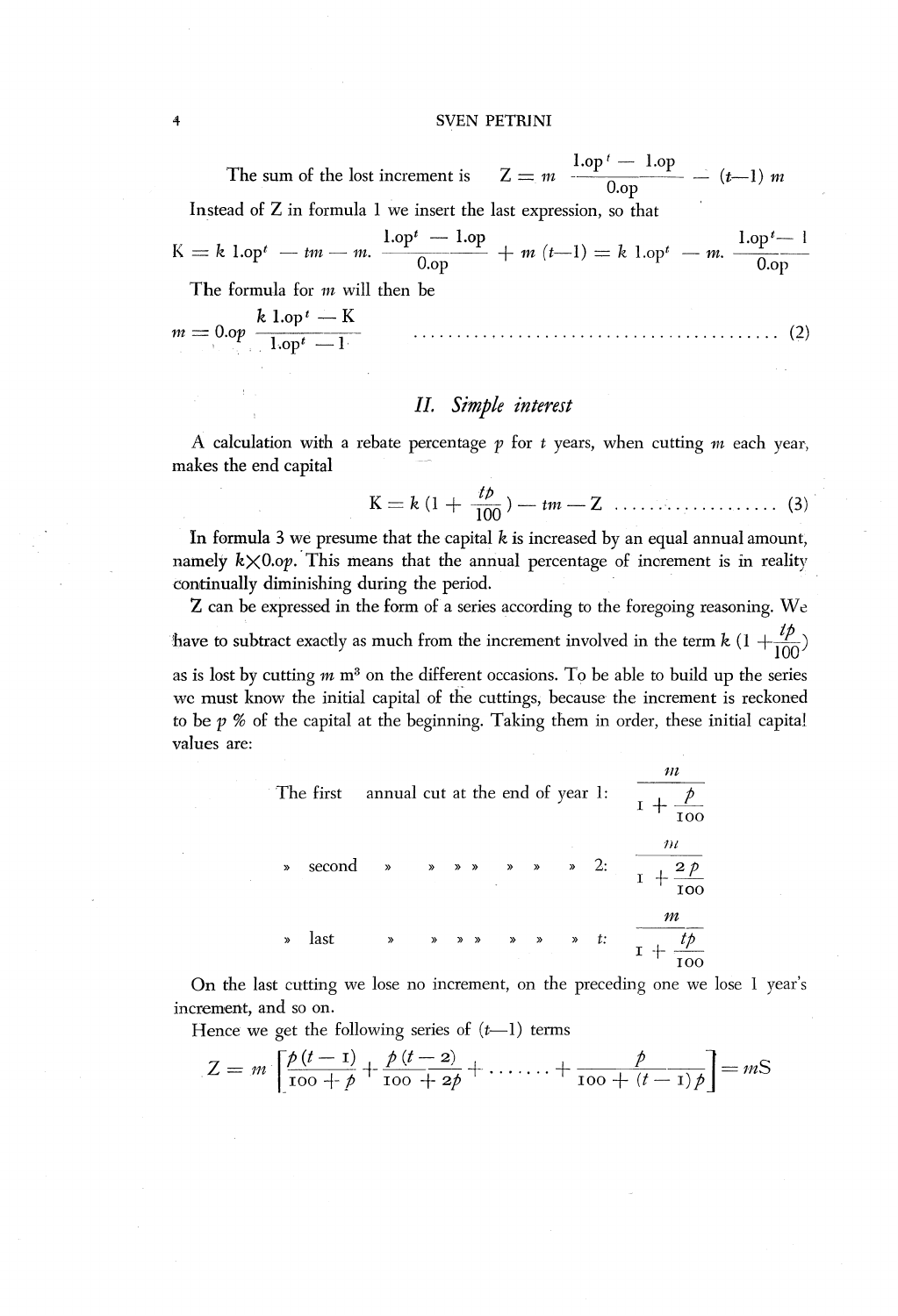If we insert  $mS$  instead of  $Z$  in formula 3 we have

$$
K = k \left(1 + \frac{tp}{100}\right) - tm - mS, \text{ or}
$$
\n
$$
m = \frac{k \left(1 + \frac{tp}{100}\right) - K}{t + S} \qquad \qquad (4)
$$

S can be worked out for different values of  $p$  and  $t$ . Table 1 contains  $t + S$  for actual values of the period  $t$  and the increment percentage  $p$ .

| Period    |        | Increment percent $p$ |        |
|-----------|--------|-----------------------|--------|
| $t$ years | 1 %    | 2%                    | 3 %    |
| -10       | 10.434 | 10.840                | 11.220 |
| 15        | 15.998 | 16.905                | 17.736 |
| 20        | 21.779 | 23.354                | 24.769 |
|           | 33.96  | 37.3                  | በ 2    |

Table 1. The sum of  $t + S$  for different values of t and p.

*Example:* A standing volume of 10.000 m<sup>3</sup>, reckoned to increase its volume annually by 2 % simple interest during a period of 20 years, has to be cut entirely during that period. Using formula 4 and table 1, the annual felling is found to be

$$
m = \frac{10.000 \times 1.4 - 0}{23.354} = 600 \text{ m}^3
$$

*Note*: If the growth had been reckoned at 2 % compound interest, the annual felling would have had to be calculated by formula 2 as follows:

$$
m = 0.02 \frac{10.000 \times 1.02^{20} - 0}{1.02^{20} - 1} = 612 \text{ m}^3
$$

In the case of simple interest it might be considered inconvenient to be dependent upon table l. Hence it may be of interest to construct a fonnula that can be used direct with a fair approximation. The accuray of the approximate formula can be proved by using fonnula 4 and table l.

lt may be thought reasonable to calculate the lost increment under the assumption that the *percentage* of growth is eonstant during the period. This will give us the formula 5 below. It is obvious, however, that the result obtained by using this formula will always be too low because the amount of lost increment is over-estimated.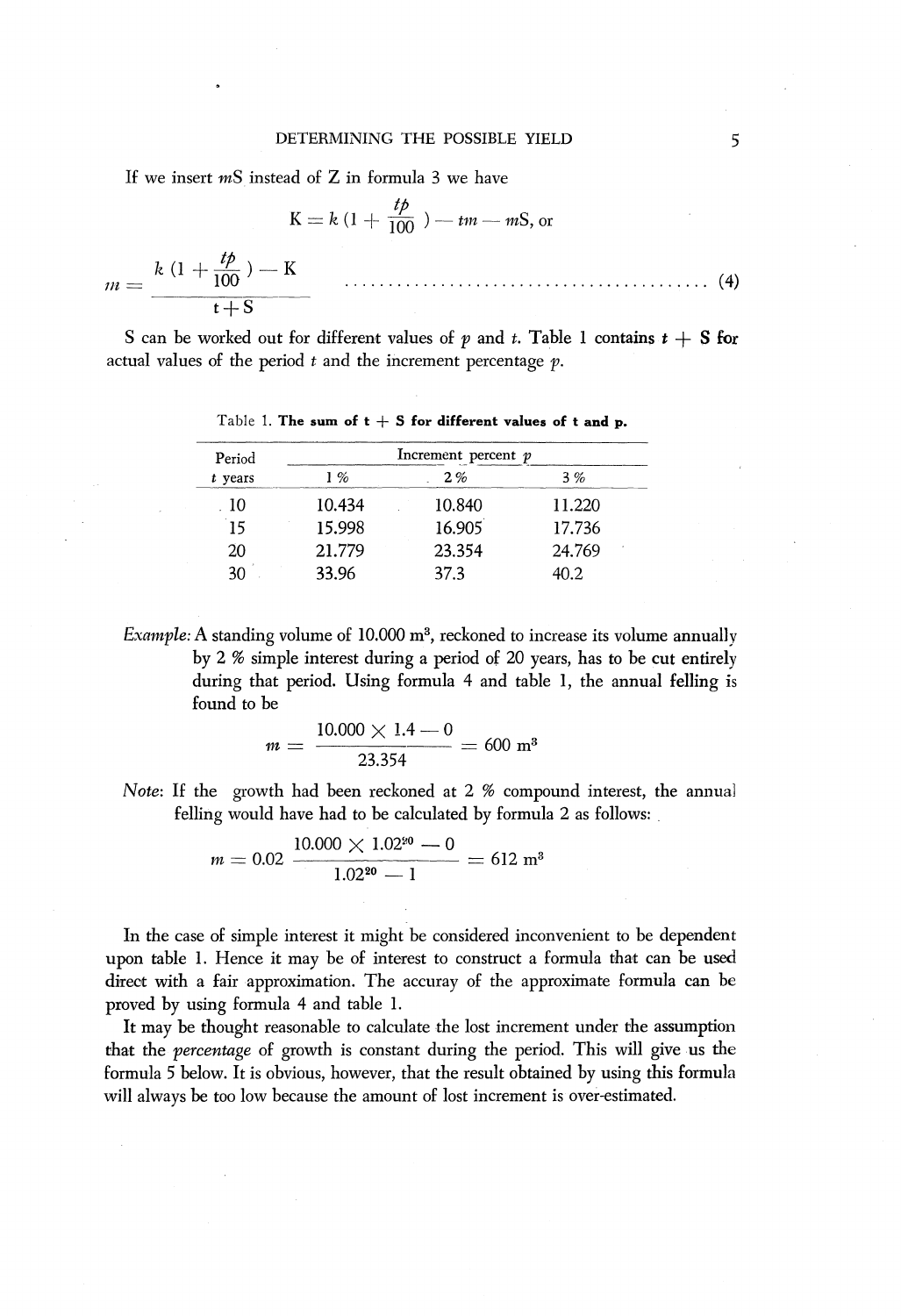#### 6 SVEN PETRINI

As before, no loss is to be computed on the last annual felling at the end of  $t$  years

| On the penultimate cut we lose | $m\ 0.$ op          |
|--------------------------------|---------------------|
| On the preceding cut           | $m$ 2 $\times$ 0.op |

| On the first cut we lose   | $m(t-1)$ 0.0p                       |
|----------------------------|-------------------------------------|
| Total lost increment Z $=$ | $m \cdot 0.0p \times t \cdot (t-1)$ |

Hence we get from formula 3

let from formula 5  
\n
$$
K = k (1 + \frac{tp}{100}) - tm - m \frac{0.0p \times t (t - 1)}{2}, \text{ or}
$$
\n
$$
m = \frac{k (1 + \frac{tp}{100}) - K}{t \left[ 1 + \frac{(t - 1)p}{200} \right]} \dots \dots \dots \dots \dots \dots \tag{5}
$$

2

In the foregoing example the annual felling according to formula 5 will be

$$
m = \frac{10.000 \times 1.4 - 0}{23.8} = 588 \text{ m}^3
$$

The difference between the results from the exact formula 4 and the approximate formula 5 is due to the denominator since the numeratar is the same. The error attached to formula 5 reckoned in % of the correct value from formula 4 may be expressed by the formula

$$
e = 100 \left[ \frac{t + S}{t (1 + \frac{(t - 1) p}{200})} - 1 \right]
$$

In table 2 this error is registered.

| Period  |          | Annual percentage of increment $p$ |           |
|---------|----------|------------------------------------|-----------|
| t years | 1%       | $2. \%$                            | 3%        |
| 10      | $= 0.16$ | $-0.55$                            | $-1.14$   |
| 15      | $-0.38$  | $-1.14$                            | $(-2.28)$ |
| 20      | $-0.55$  | $(-1.87)$                          | $(-3.62)$ |
| 30      | $-1.15$  | $(-3.62)$                          | $(-6.62)$ |

Table 2. Percentile error of the annual cut using formula 5.

The error is invariably negative. If it is considered expedient always to remain on the safe side, i. e. always to keep slightly on the negative side w hen estimating the amount of felling, then this will be reached by using formula 5. With a period of not more than 10 years the error is very moderate, and if the growth is slow it will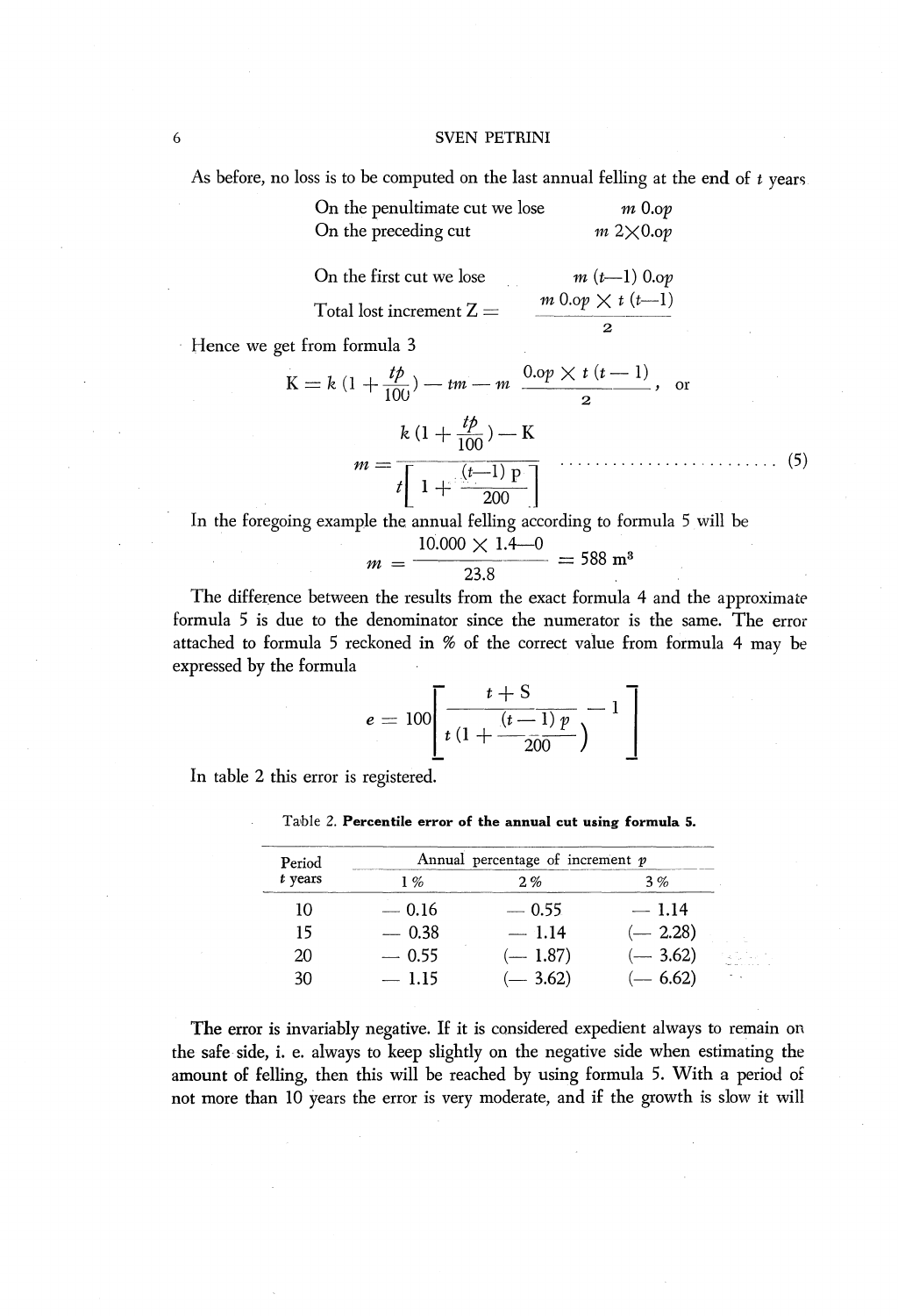#### DETERMINING THE POSSIBLE YIELD

always remain moderate even with such a long period as 30 years. In table 2 those values which are considered to contain too large a systematical error are put within brackets. - It might be mentioned here that such wood capital as has a growth of 3 % or more is practically never doomed to be entirely cut out but should be treated by thinning, in which case the compound interest method should be applied (cfr. formula 2).

It may, however, be possible to find another approximate formula that is better than formula 5. In many old formulae for calculating the possible yield it is assumed that the volume of the fellings, when made continually each year, can be reckoned as having been growing during half the period in question, here for  $t/2$  years. Under this assumption the lost increment in formula 3 can be easily determined.

The total volume of the fellings is  $tm \, \text{m}^3$ . The initial capital of this volume is then found to be

$$
\frac{m}{1+\frac{tp}{200}} \quad \text{hence} \quad Z = \frac{tm}{1+\frac{tp}{200}} \times \frac{t}{2} \times 0.0p.
$$

From formula 3 we then get the end capital K

$$
K = k \left(1 + \frac{tp}{10C}\right) - tm \left[1 + \frac{tp}{200 + tp}\right] \quad \cdots \quad \cdots \quad \text{(6)}
$$

and the volume of the annual felling

 $\overline{\phantom{a}}$ 

 $\overline{1}$ 

$$
m = \frac{k(1 + \frac{tp}{100}) - K}{t(1 + \frac{tp}{200 + tp})}
$$
 (7)

In the example this will mean

 $m = \frac{24000 \text{ m}}{23.333}$  = 600 m<sup>3</sup>, wich is the same amount as that obtained by using the exact formula 4. The accuracy of formula 7 is demonstrated in table 3.

|  |  |  |  |  |  |  |  |  | Table 3. The error the formula 7 in $\%$ of the result obtained with formula 4. |  |  |  |
|--|--|--|--|--|--|--|--|--|---------------------------------------------------------------------------------|--|--|--|
|--|--|--|--|--|--|--|--|--|---------------------------------------------------------------------------------|--|--|--|

| Period    |          | Annual percentage of increment $p$ |           |
|-----------|----------|------------------------------------|-----------|
| $t$ pears | 1%       | 2%                                 | 3%        |
| 10        | $-0.40$  | $-0.64$                            | $-0.74$   |
| 15        | $-0.30$  | $-0.31$                            | $-0.11$   |
| 20        | $-0.18$  | $+0.09$                            | $+0.63$   |
| 30        | $+ 0.13$ | $+1.02$                            | $+$ 2.26) |

As can be seen in table 3, the approximation with formula 7 is very good even for long periods. Moreover formula 7 normally gives results »on the safe side», so that only with a long period and when the increment percentage has a high value will the result be a positive error.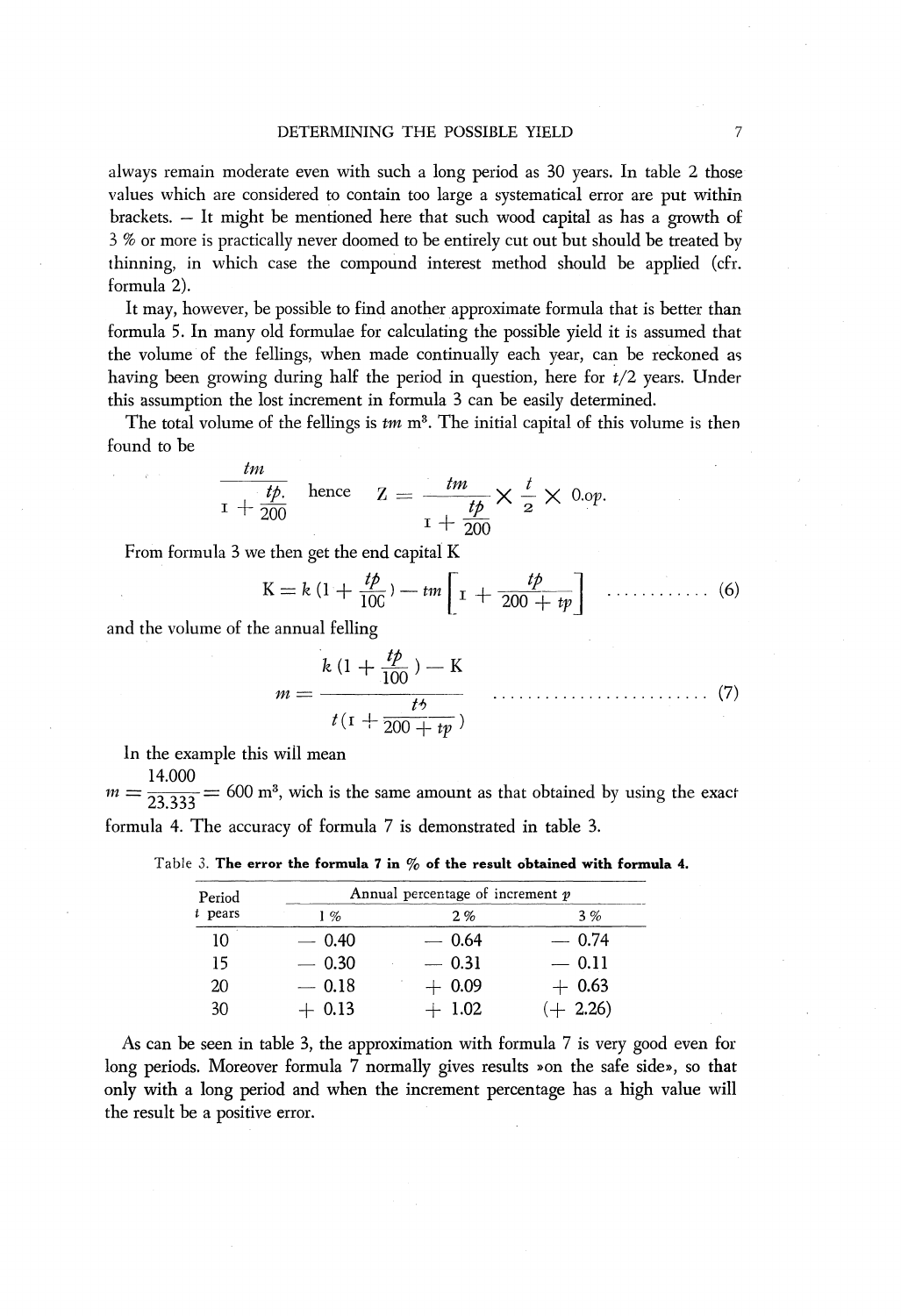# *Summary*

The problem is to calculate the volume of the annual felling m when a wood capital k, growing with an increment percentage  $p$ , is to be totally or partially cut out during a period of t years. The standing volume at the end of the period is called K.

Using *campaund interest* we obtain the correct value as

$$
m = 0.0p \frac{k \cdot 1.0p^{t} - K}{1.0p^{t} - 1} \quad \dots \quad (2)
$$

When simple interest on the initial capital  $k$  is calculated the exact formula is

$$
m = \frac{k (1 + \frac{tp}{100}) - K}{t + S}
$$
 (4)

Table 1 shows — for different values of *t* and  $p$  — the sum  $t + S$  to be written in the denominator of formula 4. The table can easily be completed.

If one desires to be independent of table l it is possible to use the approximate formulae 5 and 7. The first is reached by assuming that  $p$  remains constant during the period, which, however, does not agree with the definition of simple interest on the initial capita!.

$$
m = \frac{k \left( \mathbf{r} + \frac{t p}{100} \right) - K}{t \left( \mathbf{r} + \frac{(t - \mathbf{r}) p}{200} \right)}
$$
(5)

The error with farmula 5 is always negative and can be studied in table 2. Formula 5 can be used only if the period t is short or the percentage  $p$  is low.

The other approximate formula runs thus

$$
m = \frac{k \left(1 + \frac{t p}{100}\right) - K}{t\left(+\frac{t p}{200 + t p}\right)}
$$
 (7)

This formula is better than formula 5 and can be used for practically all final fellings, though formula 4 ought, of course, to be preferred. In table 3 are found the percentual errors involved in calculations based on formula 7.